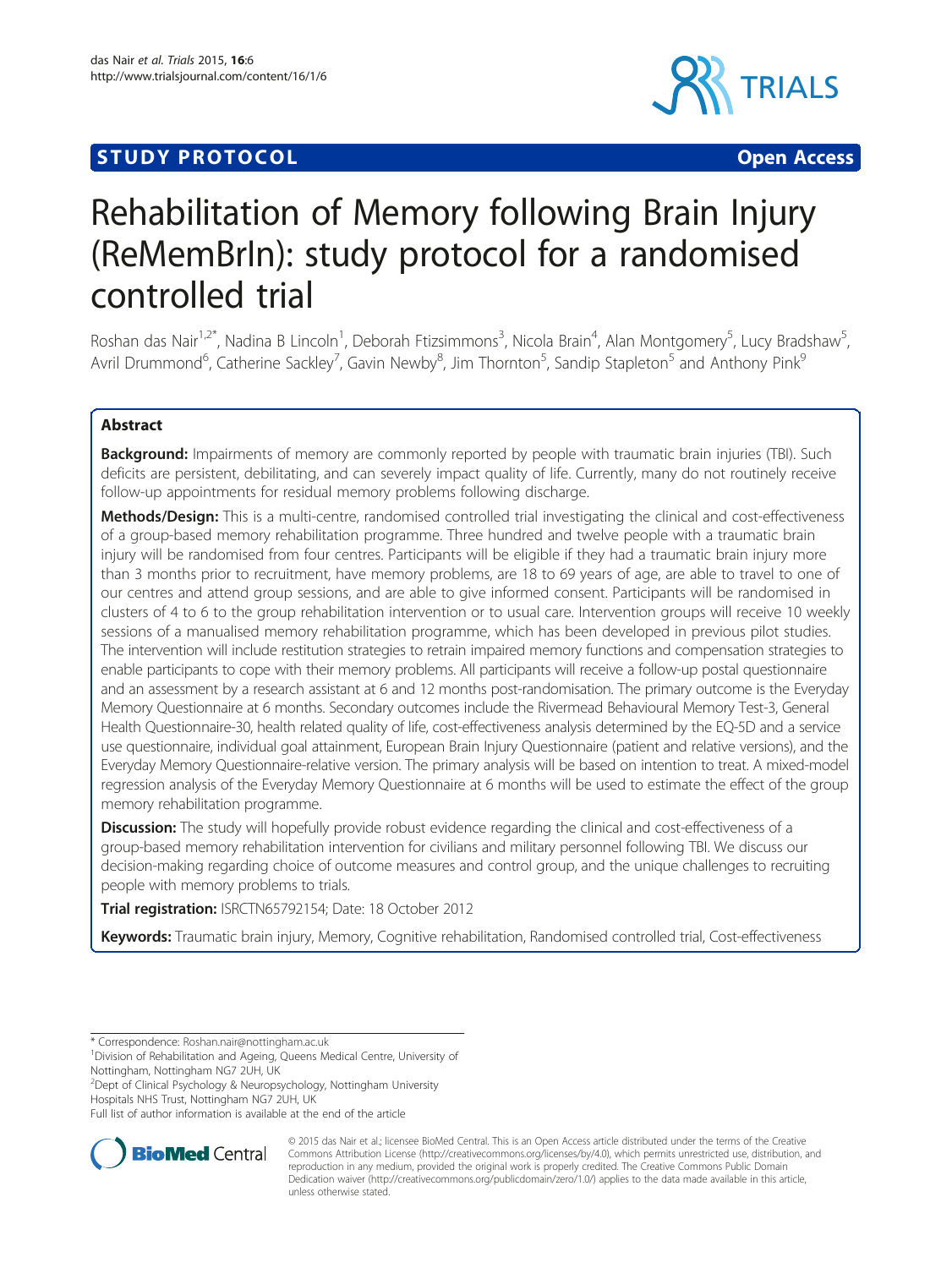# Background

Impairments of memory are the most common cognitive deficits reported by people with traumatic brain injuries (TBIs), affecting 40 to 60% of patients [[1,2\]](#page-8-0). These memory problems are not only persistent, but are debilitating and difficult to treat [[3\]](#page-8-0). Memory deficits may also affect the extent to which patients engage with other interventions and rehabilitation. The safety of such patients can also be compromised, making them vulnerable citizens in the home (for example, forgetting to turn the stove off), community (for example, forgetting road rules), and work (for example, forgetting important documents) settings. Memory problems consequently have a devastating effect on the psychological wellbeing of the individuals and others around them [[4\]](#page-8-0).

Costs of morbidity due to TBI are incurred by the healthcare system and those outside it (in terms of loss of productivity due to short-term sick leave and early retirement), and through non-medical costs (for example, transformations of house or work environments, etc.). In addition, informal care by family or friends can dominate the costs of care for affected individuals. For TBI, the direct medical costs and indirect costs were estimated at \$60 billion in the United States in 2000 [\[5](#page-8-0)]. The full costs of dealing with memory problems caused by TBI in the UK are not known. Care costs escalate when an intervention is provided on an inpatient basis, but Salazar et al. [[6](#page-8-0)] demonstrated that the benefits of inpatient and home cognitive rehabilitation programmes for TBI, in terms of return to duty (for military personnel) or employment, were similar.

Cognitive rehabilitation is a structured set of therapeutic activities designed to retrain an individual's memory and other cognitive functions. A narrative review [\[7](#page-8-0)] found cognitive rehabilitation to be beneficial for treating cognitive deficits following brain damage. There are recommendations for the provision of cognitive rehabilitation for people with acquired brain injuries (for example, European Federation of Neurological Societies Guidelines on cognitive rehabilitation [\[8](#page-8-0)]; National Service Framework for Long term Conditions [[9\]](#page-8-0)). However, recommendations are always qualified by statements that highlight the need for more research, to support the recommendations.

Some randomised controlled trials (RCTs) have demonstrated the effectiveness of cognitive rehabilitation following brain injuries. These have mainly focussed on attention, executive functions, and visual neglect, but memory rehabilitation has not been sufficiently researched [[10](#page-8-0)]. Most evidence for memory rehabilitation comes from single-case experimental design studies and controlled clinical trials. The few RCTs and quasi-RCTs in this area have offered some support for the effectiveness of intervention. Wilson et al. [\[11\]](#page-8-0) examined an external

memory aid, Neuropage. This enabled participants to achieve more memory-related goals than when it was not available. Doornhein and de Haan [\[12](#page-8-0)] reported that patients who received a memory training programme performed significantly better than those in a pseudotreatment control group on trained memory tasks, but no differences were observed on subjective ratings of everyday memory functions. Kaschel et al. [[13\]](#page-8-0) reported that imagery mnemonics significantly improved delayed recall of verbal material and reduced observer-rated reports of memory failures. However, systematic reviews on memory rehabilitation have not found evidence to support or refute the effectiveness of such programmes [[14,15](#page-8-0)]. This lack of evidence is partly due to the paucity of well-designed trials and has led a recent meta-analysis to conclude that 'the results for memory rehabilitation are mixed and weak' [\[10\]](#page-8-0) (p.33). These authors suggested that 'researchers need to reduce reliance on single-subject and single group designs' (p.34) and recommended more RCT evidence, a view supported by others [[16](#page-8-0)]. At a symposium on disorders of memory, Wilson called for 'better evaluation of memory rehabilitation programmes' [\[17](#page-8-0)] (p.e4-5). This is a conclusion that our systematic reviews of memory rehabilitation following TBI [[10](#page-8-0)], stroke [[18](#page-8-0)], multiple sclerosis [[19](#page-8-0)] have also reached. A small scale RCT ( $n = 72$ ) was conducted to evaluate a group memory rehabilitation programme [\[20\]](#page-8-0). Patients with memory problems were randomly allocated to one of three group treatment programmes: compensation strategy training, restitution, or a self-help attention placebo control. The results showed that there were no statistically significant differences in outcome. However, the trend in the results and the qualitatively analysed participant feedback interviews [[21](#page-8-0)] indicated the interventions seemed worthy of further evaluation. These studies provided feasibility and pilot data for the present study.

Currently, TBI patients with memory problems do not routinely receive follow-up rehabilitation after the early intensive phase, even though their abilities and needs may change once discharged from clinical services. This is mainly due to the current lack of evidence of clinical and cost-effectiveness of the intervention, and resource limitations. This study seeks to address these concerns.

#### Methods/Design

#### Trial objectives

The primary objective is to determine whether attending a group memory rehabilitation programme is associated with subjective reports of improved management of memory in daily life when compared to a usual care (UC) control. The secondary objectives are to assess whether the intervention is associated with improvements in 'objectively' assessed memory abilities, participants' ability to achieve individually set goals, health-related quality of life,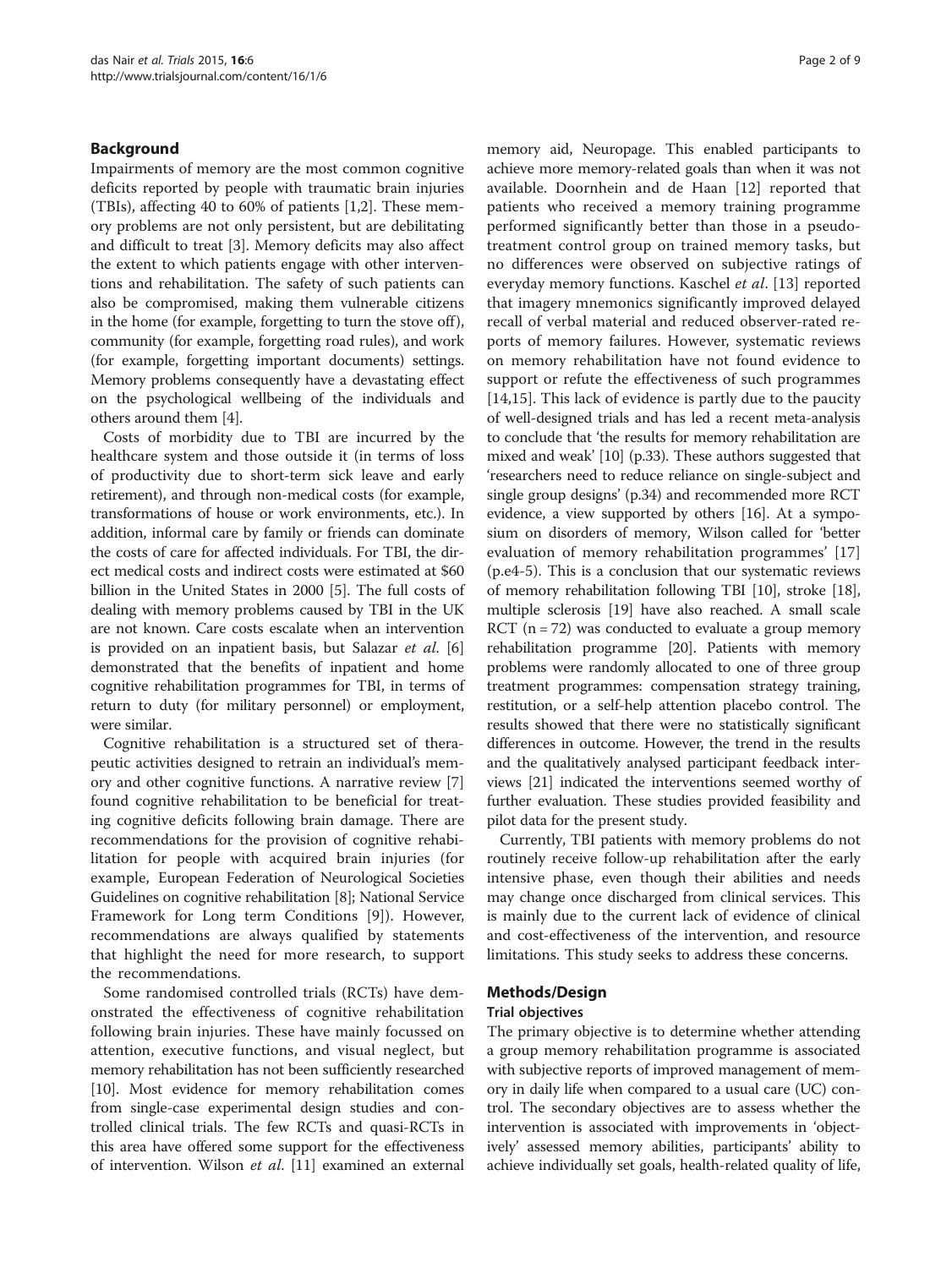and cognitive, emotional and social wellbeing. Lastly, the cost-effectiveness of the intervention will also be investigated.

# Trial design

This is a multi-centre, parallel group, randomised controlled trial (RCT).

# Site and participant recruitment

The study will be conducted in at least four centres in the UK. New centres will be activated as old ones shut down due to their participant pools being exhausted.

Participants are identified through NHS hospitals, rehabilitation centres and charities (for example, military or head injury charities). A letter will be sent to individuals who are identified as potential participants by a member of the clinical team; this letter will include a patient information sheet, a consent form and a paid reply envelope. If the potential participant is interested in taking part, he or she is requested to complete the slip and return it in the envelope directly to the Assistant Psychologist (AP). Selfreferral will also be possible via public-facing information on the study website, newsletters and posters. Participants recruited via this route will be made aware that their GP may be contacted to confirm the TBI diagnosis. Recruitment is planned to cover a 25-month period.

# Informed consent

Written informed consent will be obtained by the AP. We will explain to participants that their participation is entirely voluntary and they are free to withdraw at any time; in the event of their withdrawal, any data collected up until that point would be kept by the research team. Participants will also be asked to allow the research team to have access to their clinical notes to obtain information on their clinical diagnosis, severity of injury (Glasgow Coma Scale score), time since injury, and other medical conditions. They will be asked whether they consent to a follow-up interview to assess treatment acceptability and will be informed that if allocated to the intervention group, sessions may be video-taped to ensure treatment fidelity. The GPs of consenting participants will be sent a letter to inform them of their patients' involvement in the trial.

# Inclusion criteria

Patients are eligible for the trial if they i) were admitted to hospital with a TBI more than 3 months prior to recruitment, ii) report having memory problems as assessed at baseline, iii) are 18 to 69 years of age, iv) are able to travel to one of the study centres and attend group sessions, and v) give informed consent.

#### Exclusion criteria

Potential participants will be excluded if they i) are unable or unsuitable to engage in group treatment if allocated, ii) are involved in other psychological intervention studies, or iii) have impairment of language, as assessed at baseline.

# Initial screening assessment

At the first appointment, the AP will explain the study and make clear that the initial screening assessments are required to check that the patient meets the inclusion criteria. The AP will obtain informed consent and conduct the initial assessments. The following assessments will be conducted at screening:

- 1. The Everyday Memory Questionnaire-patient version (EMQ-p [[22](#page-8-0)]; a subjective measure of the frequency of memory failures in daily life. We will be using a modified version of the EMQ, which has two sections: (i) frequency of forgetting of individual items and (ii) importance of each individual item to the patient.
- 2. The Rivermead Behavioural Memory Test-3rd edition (RBMT-3; [[23](#page-8-0)]) an ecologically valid measure of memory ability. The RBMT-3 has been used in previous studies and is the version currently used clinically.
- 3. The Sheffield Screening Test for Acquired Language Disorders (SST; [[24](#page-8-0)]) used to assess language ability. We will use a cut-off score <17 to determine eligibility.
- 4. Premorbid level of intellectual functioning will be estimated using the National Adult Reading Test (NART; [\[25\]](#page-8-0)).
- 5. General Health Questionnaire (GHQ-30; [\[26](#page-8-0)]) a measure of mood.

Potential participants will be eligible to take part if they meet the following requirements:

- 1. score 24 or more on Section 1 (frequency) of the EMQ OR.
- 2. score below the 25th percentile on the RBMT-3. Those who do not meet the inclusion criteria will be notified by letter to thank them for their interest in the study and a brief report of their test results will be provided if requested. Those who meet the inclusion criteria will be phoned to arrange a second assessment session if they are willing to continue. We will also check whether they can nominate a relative or friend who knows them well who would be willing to complete two questionnaires about the participant's memory.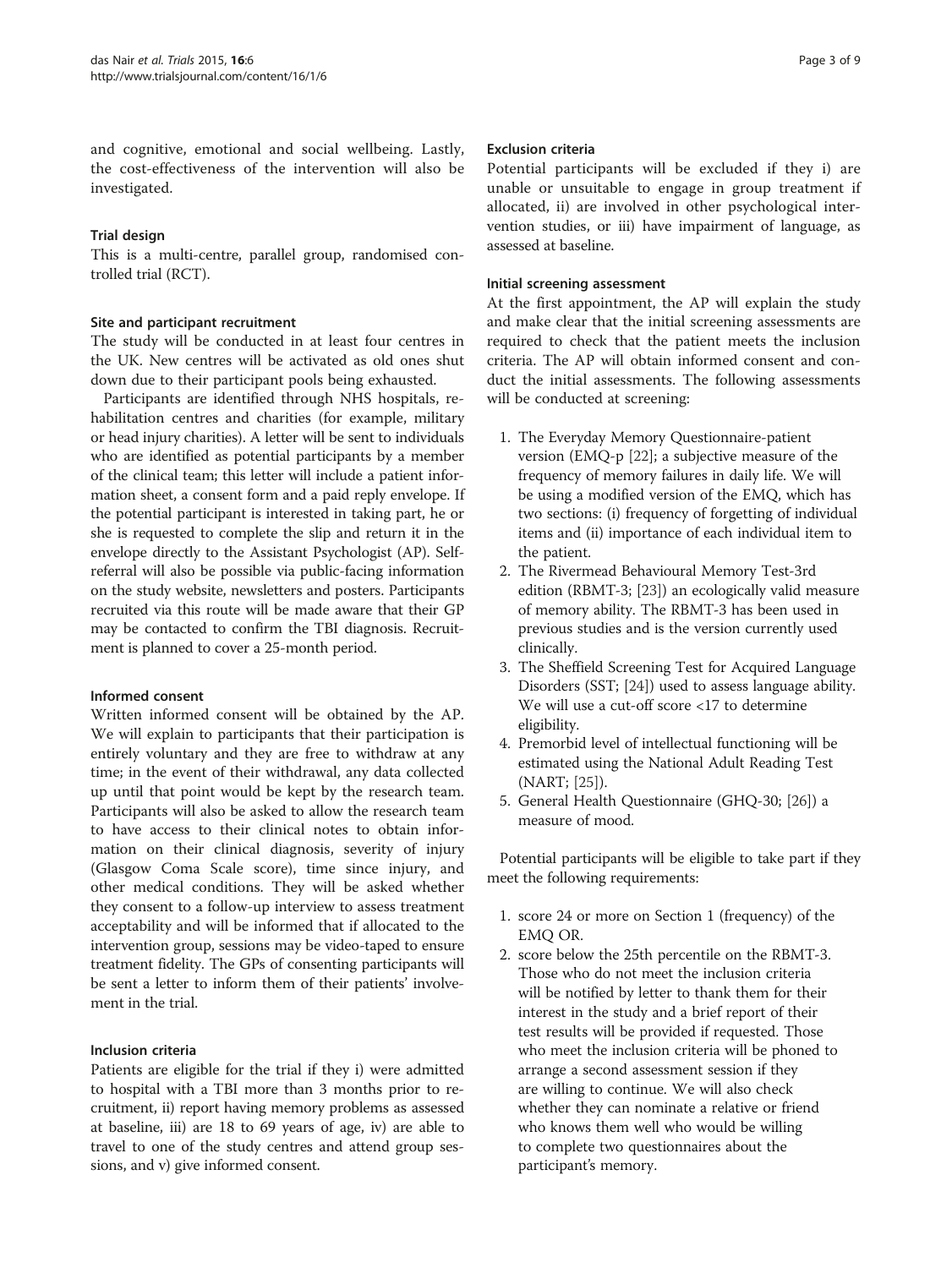#### Second assessment

The purpose of this assessment, conducted 2 weeks (+/- 1 week) after the first assessment, is to achieve the following:

- 1. set the short- and long-term goals that individual participants would like to achieve by the end of the study (all participants set one short term and long term goal up to a maximum of five).
- 2. complete the EQ5D (a health-related quality of life measure [\[26\]](#page-8-0)).
- 3. complete the service-use questionnaire.
- 4. check their availability in the event they are assigned to the intervention group.
- 5. collect the EMQ-r, completed by the carer/relative.

#### Participant outcome assessments

Outcome assessments will occur at 6 and 12 months after randomisation. The NHS number will be supplied to the Medical Research Information Service to allow a mortality check prior to follow-up.

The primary outcome measure will be the EMQpatient version [\[22](#page-8-0)]. The study will use the frequency component as the primary outcome measure and the importance component will be used to develop a scoring mechanism to develop an assessment, which takes frequency and importance into account.

Participants will receive a questionnaire pack by post, and will be requested to return this to the Nottingham Clinical Trials Unit (NCTU) as soon as possible; however, participants do have the option of requesting help in completing these questionnaires if necessary. If questionnaires have missing items or are not returned, participants will be telephoned to obtain the missing information. The questionnaire pack will consist of: the modified EMQ (patient and relative version), GHQ-30, European Brain Injury Questionnaire [[27](#page-8-0)] (patient and relative versions), EQ5D [\[28](#page-8-0)], and a bespoke service-use questionnaire. A research assistant, who is unaware of the group allocation, will conduct the RBMT-3 and assess goal attainment.

#### Minimisation of bias

The participants and APs will not be blind to the allocated treatment. The primary outcome is participant completed and sent back directly to the data entry team. The RBMT and assessment of goal attainment (secondary outcomes) will be conducted by the RA in person. To prevent unblinding, the RA will request participants not to discuss any aspect of being involved with the study. The RA will also be required to guess the treatment allocation for each participant and this will be compared later to the actual allocation, to determine the degree of unblinding.

#### Randomisation

Participants will be randomised in clusters of four to six. Once four to six participants have been identified and consented, they will be randomly allocated, as a group, to intervention or usual care (UC) (1:1 ratio). The randomisation will be based on a computer generated pseudo-random code using random permuted blocks of randomly varying size, created by the NCTU in accordance with their standard operating procedure and held on a secure server. The randomisation will be stratified by study site. Access to the sequence will be confined to the NCTU IT Manager. Investigators will access the allocation for each group by means of a remote, internetbased randomisation system developed and maintained by the NCTU. The sequence of treatment allocations will be concealed from the study statistician until all interventions have all been assigned and recruitment, data collection, and all other study-related assessments are complete.

# Duration of participant participation

Figure [1](#page-4-0) shows the expected progress of the study. Participants are in the study for approximately 13 months from the initial screening assessment (12 months from randomisation). Participants will leave the study when they have completed the 12-month follow-up.

#### Group-based memory intervention

Each group led by an AP will consist of 4 to 6 participants. Participants will receive 10 group memoryrehabilitation sessions (1.5 hours long, once a week for 10 weeks), following a treatment manual, which was developed and tested in the previous study (a de-scription of the manual has been published [[14,20\]](#page-8-0)). The original manual has been revised following extensive consultation and feedback from participants. Qualitative research [[22\]](#page-8-0) also found that the group format, composition, and duration were acceptable to participants, and delivery of the intervention was feasible. The intervention will include restitution strategies to retrain memory functions, including attention retraining and strategies to improve encoding and retrieval. Compensation strategies will be taught, including internal mnemonics (such as chunking, use of first letter cues, rhymes), use of external devices (such as diaries, mobile phones, calendars), and ways of coping with memory problems. The importance of 'errorless learning' [\[29\]](#page-8-0) will also be taught.

#### Control group (usual care)

Participants will receive their usual clinical care. The majority of participants will no longer be receiving any formal rehabilitation. They may be attending self-help groups or services from charities supporting people with head injuries, for example, Headway.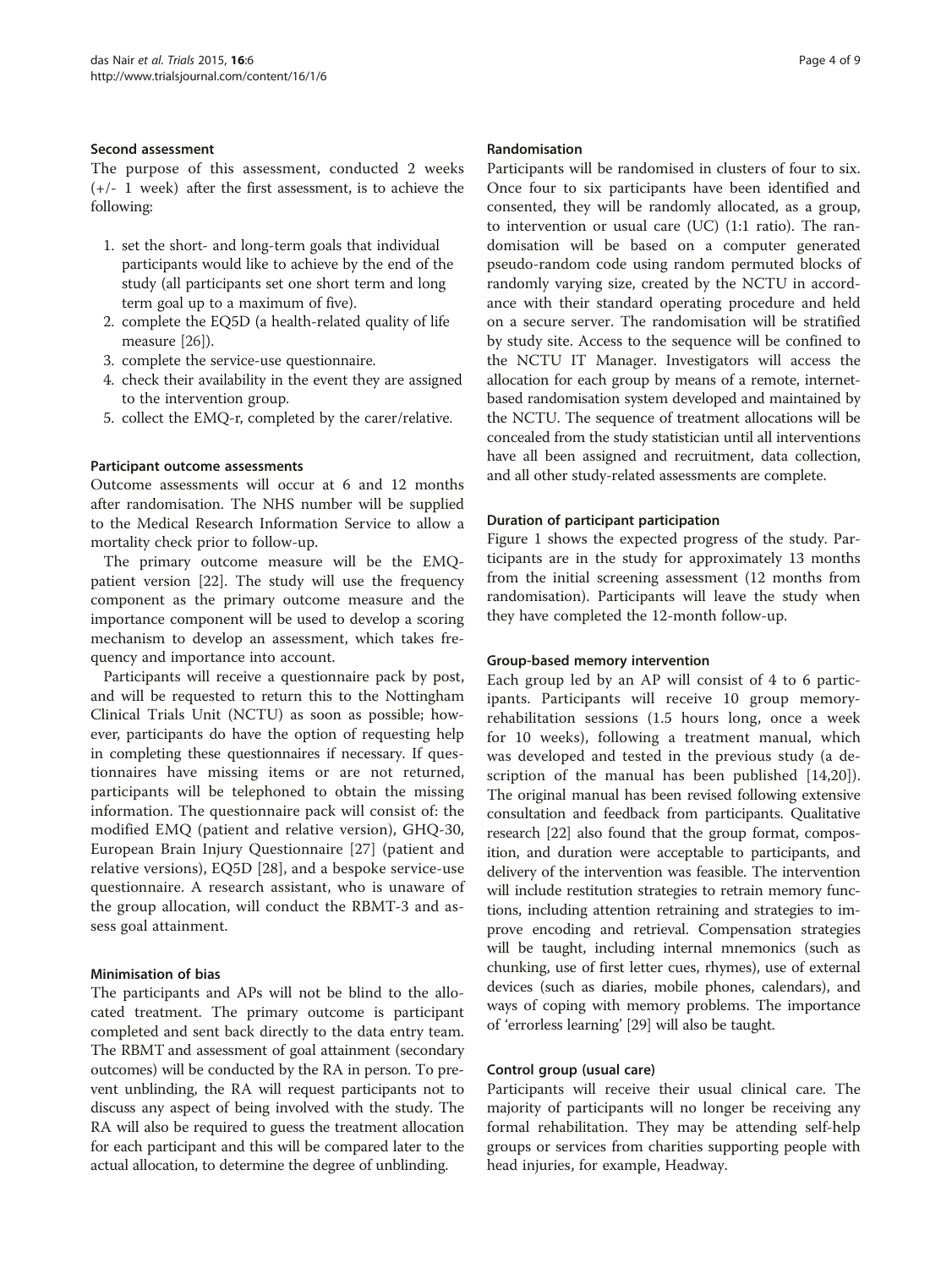<span id="page-4-0"></span>

All other clinical services will be provided as usual for both groups. This may include referral to employment rehabilitation services, self-help groups or support from specialist charities, such as Headway. Any additional input (including psychological or medical interventions) participants receive during the study will be noted from the service use questionnaire.

# Compliance with interventions

The assistant psychologist records whether participants attend each of the treatment sessions and the reasons if sessions are not attended. To ensure the fidelity of the intervention, the content of treatment will be described and analysed. This will be achieved by video recording 20 intervention sessions. Sessions will be purposively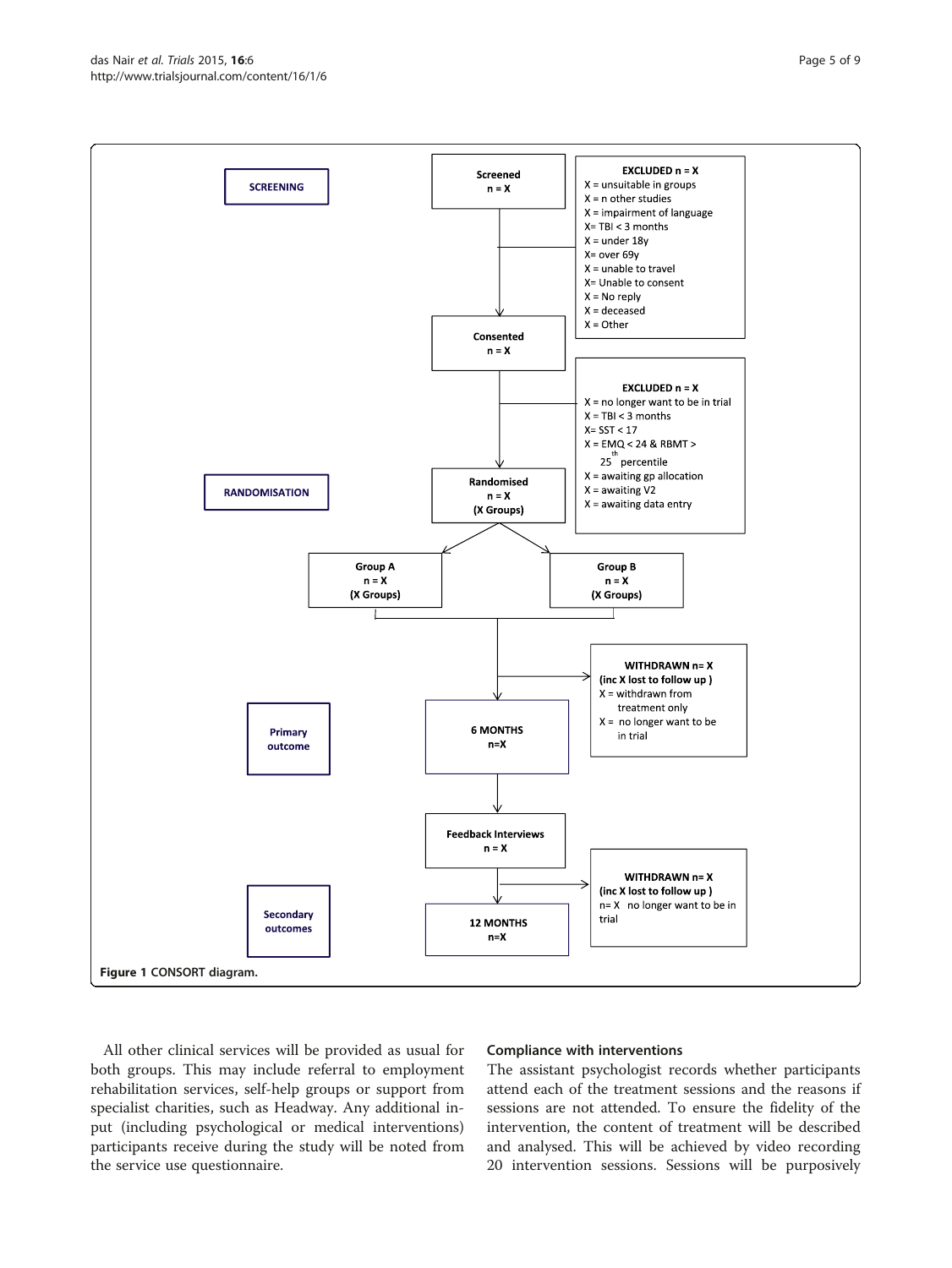pre-selected for recording in order to include sessions from the start, middle and end of the ten-week course and recordings will be made across the intervention period. Practices for video-recording will draw upon guidance on minimizing intrusiveness of the recording [[30,31\]](#page-8-0). Methods used in previous work will be drawn on to analyse the content of training within rehabilitation contexts [\[32,33](#page-8-0)]. Two independent assessors will separately analyse the video recordings using a customized score sheet to capture a variety of key elements spanning all aspects of the intervention. Assessors will code these factors as present or absent over a series of time intervals. This method has previously been used in the pilot study and was able to determine treatment fidelity without disrupting the group sessions [[34\]](#page-8-0).

#### Sample size and justification

The sample size calculation is based on the primary outcome measure (EMQ-p frequency total score) at six months post-randomisation. The main study aim is to detect a minimum clinically relevant difference in mean EMQ-p frequency total score of 12 between the memory intervention group and the usual care group. A 12-point difference on this measure was deemed to be a clinically significant change based on our pilot data [\[20](#page-8-0)] and clinical interviews. A common standard deviation of 21.9 from the pilot gives an effect size of 0.55. A type 1 error of 0.05 and power of 90% were used for the calculation. A fixed effects model at the level of the four centres is assumed, with 10% of the total variation due to betweencentre variation. The participants are cluster randomised into groups of 6 at the second level and a random effects model will be used with a small intracluster correlation coefficient assumed  $(ICC = 0.1)$ . This ICC is likely to be small because within each centre the therapist, intervention, and delivery location do not vary. Using the 'Optimal Design' software with these parameters, the calculation gives 10 groups per centre. Data from the pilot study and taking account that the control group only receives usual care suggests a possible dropout rate of 20%, so 26 groups of each intervention will be required or 312 participants in total. Based on our pilot study, we estimate we will need to screen 400 participants to recruit the required 312. Clinicians at the four centres have indicated that this is an achievable target in the timeframe proposed.

#### Statistical analysis

Database lock will take place once all data entries have been checked and sufficient verification processes have been completed. Analyses will be completed with Stata version 11.2 or above. The psychometric properties of the instruments used will be evaluated when sufficient baseline data have been collected. The baseline characteristics will be described using appropriate summary

statistics to examine balance between the two randomised groups.

The primary analysis will use a multi-level linear model with baseline EMQ score as a covariate, centre as a fixed effect and random effects, which take appropriate account of clustering according to allocated group [\[35,36](#page-8-0)]. The between group comparison will be presented as the difference in mean EMQ-p score at 6 months between the two groups with a 95% confidence interval [\[35,36\]](#page-8-0). Participants will be analysed as randomised (Intention to Treat) regardless of adherence with allocation. It is planned that the primary analysis will be based on participants with available data with no imputation for participants with missing outcomes. The distributions of raw outcome scores and residuals will be examined and the data suitably transformed or a non-parametric analysis employed if necessary.

Supportive analyses for the primary outcome will include imputation of missing data exploring different scenarios for the missing data, accounting for non-compliance with the group memory rehabilitation programme and adjusting for any characteristics assessed at baseline with an observed imbalance between the two groups.

All secondary variables will be presented using appropriate descriptive statistics and analysed with appropriate regression models using the same techniques as for the primary outcome. Differences between the two groups will be presented with 95% confidence intervals. All secondary analyses will be interpreted with caution as the sample size calculation is based on the primary outcome. The analyses for all the outcomes will be repeated with the 12 month follow-up data following similar distribution checks.

Full details of all statistical analyses will be given in a statistical analysis plan, which will be finalised prior to database lock.

#### Health economic evaluation

The cost-effectiveness will be assessed from the perspective of the UK NHS and personal social services. The costs associated with the intervention will be determined by calculating the cost of staff time, materials, etc. used in providing the intervention. These will be compared with changes in the number of visits to GPs, hospital, prescribed medication, and social services contacts in the intervention and control groups during the investigation. The costs will be compared with the outcomes generated and a series of incremental cost-effectiveness ratios computed, including a cost/Quality Adjusted Life Year (QALY) analysis - based on changes in EQ-5D. A series of one-way sensitivity analyses will be undertaken to determine the extent to which baseline findings will change in light of parameter variation. Given the limited time duration of the study and follow-up, a decision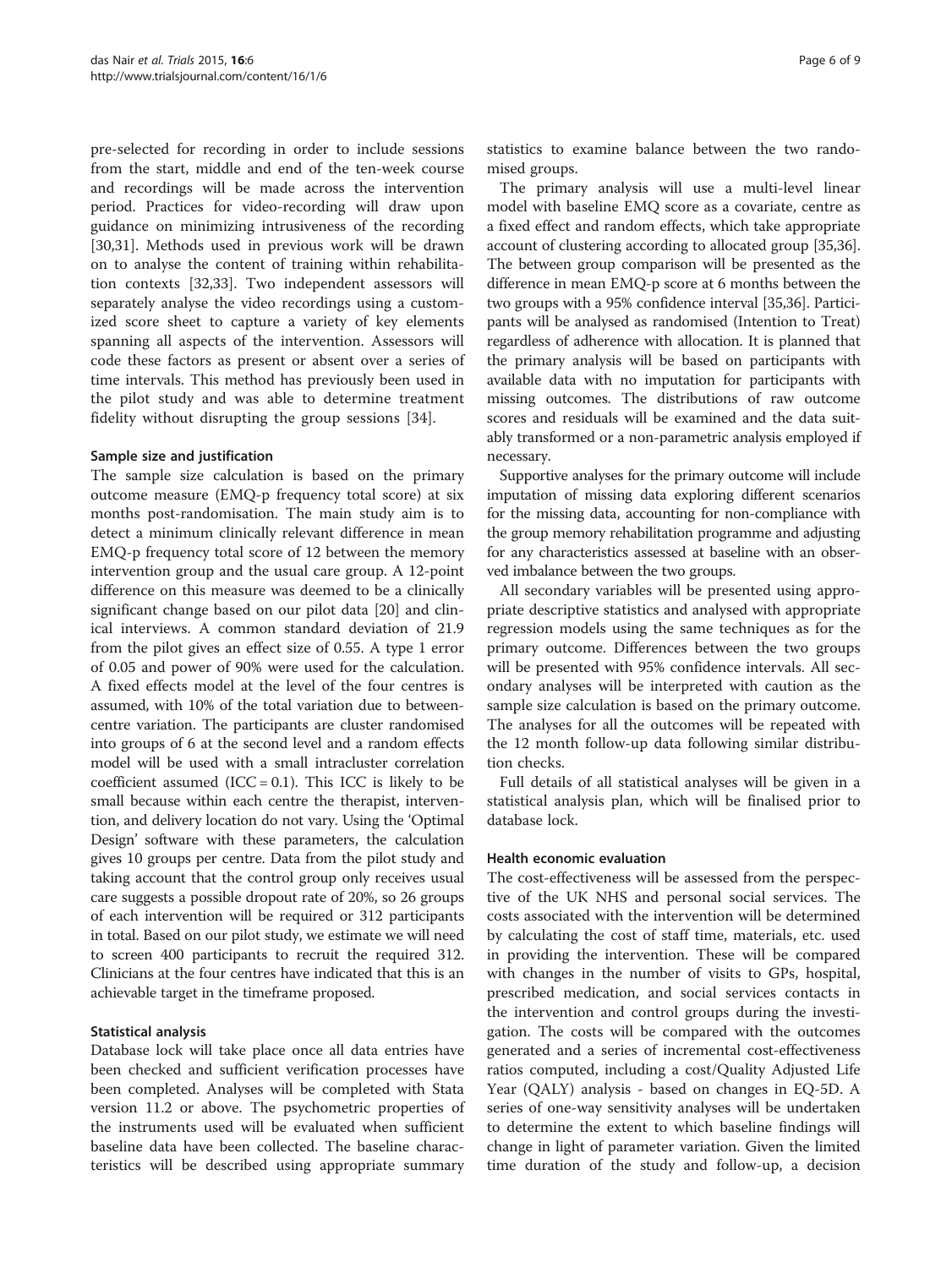analytic model will be constructed to determine the costeffectiveness of the intervention from a lifetime perspective, a series of scenarios will be constructed to reflect the extent to which differential outcomes can be predicted to continue over longer time periods, using expert opinion and information available in the literature. A probabilistic sensitivity analysis will be carried out to determine the extent to which the intervention can be regarded as representing value for money.

#### Assessment of safety and adverse events

The adverse event risks of taking part in the study have been assessed. A part of the baseline assessment is to assess the memory of the participants such that they may become aware of memory problems that they did not know that they had. As a result, the main risk associated with this intervention is distress caused by the realisation that their memory is not as good as they had thought. However, first, distress caused in this way is considered very unlikely; and, second, any distress caused is likely to be mild. In addition, for the intervention group, this is also dealt with during the course of the intervention and the group therapy will address this on a participant by participant basis. So overall the risk has been assessed as negligible.

#### Participants who withdraw

No withdrawal criteria have been specified, and participants have the right to withdraw from the study at any time. The reasons for leaving the study will be recorded, but participants are not obliged to give reasons. Participants will be assured that withdrawal will not affect the care they receive. They will be informed at the start of the study that data collected up to the point of withdrawal will be retained and may be used in the final analysis. There will be no replacement of participants who withdraw.

All reasonable attempts will be made to contact any participant lost to follow-up during the course of the study in order to complete assessments.

# Feedback interviews

A feedback interview will be conducted within 2 months of the 6 month appointments, with 32 purposefully selected and willing participants: 16 from each group. This will be 4 intervention and 4 control participants, from each participating centre. The selection strategy will be designed to include participants with varying levels of memory impairments, and with varying social situations. The interviews will be conducted by a second RA (RA2) who was not involved with the participant's assessment or treatment, thereby reducing social desirability response bias. The RA2 will become aware of the group allocations during the interview so will not be blind to the intervention. The interview will be audio recorded using a digital recorder, transcribed, and analysed using a thematic analysis (following the protocol prescribed by Braun and Clarke [\[37\]](#page-8-0)). Participant consent for the interviews will be sought separately. The interviews will provide important feedback on participants' perception of progress over time and for those in the intervention groups, the quality of the interventions provided, and as such will serve as a process measure. Insights from this qualitative data and analysis will serve to inform developments of the intervention programme in the future and to generate user-oriented proposals about areas for further investigations. For those in the control group the interviews will provide confirmation of the nature of usual care received.

#### Criteria for terminating the study

The study maybe stopped as a whole because of a change in opinion of the Research Ethics Committee (REC) or safety concerns or issues with study conduct at the discretion of the sponsor.

#### Trial management

A Trial Management Group (TMG) will be convened and meet regularly. This group will be in charge of the everyday running of the trial. The Trial Steering Committee (TSC) will oversee the conduct of the study and will have an independent Chair. A service user representative and a member from one of the military charities will also be invited to join this group. It will advise on recruitment strategies, monitor progress with recruitment, and check adherence to the study protocol. Observers from the National Institute for Health Research - Health Technology Assessment (NIHR HTA) programme (the funder) will be invited to TSC meetings. The Data Monitoring Committee (DMC) will be an independent group, the members of which have no other involvement with the study. Members of this committee will include rehabilitation professionals and an experienced study statistician. It will safeguard the interests of trial participants, with particular reference to safety and the efficacy of the intervention, monitor the overall progress and conduct of the trial and assist and advise the Investigators so as to protect the validity and credibility of the trial.

#### Service user involvement

Our service user representative has had experience of rehabilitation in NHS services and has taken part in the previous study. Their role will be to advise on recruitment and dissemination options, and will contribute to the development of the intervention manual and the lay summary of the project. This service user will sit on the TSC. Other service user representatives will be recruited to the TSC and DMC from relevant charities (for example,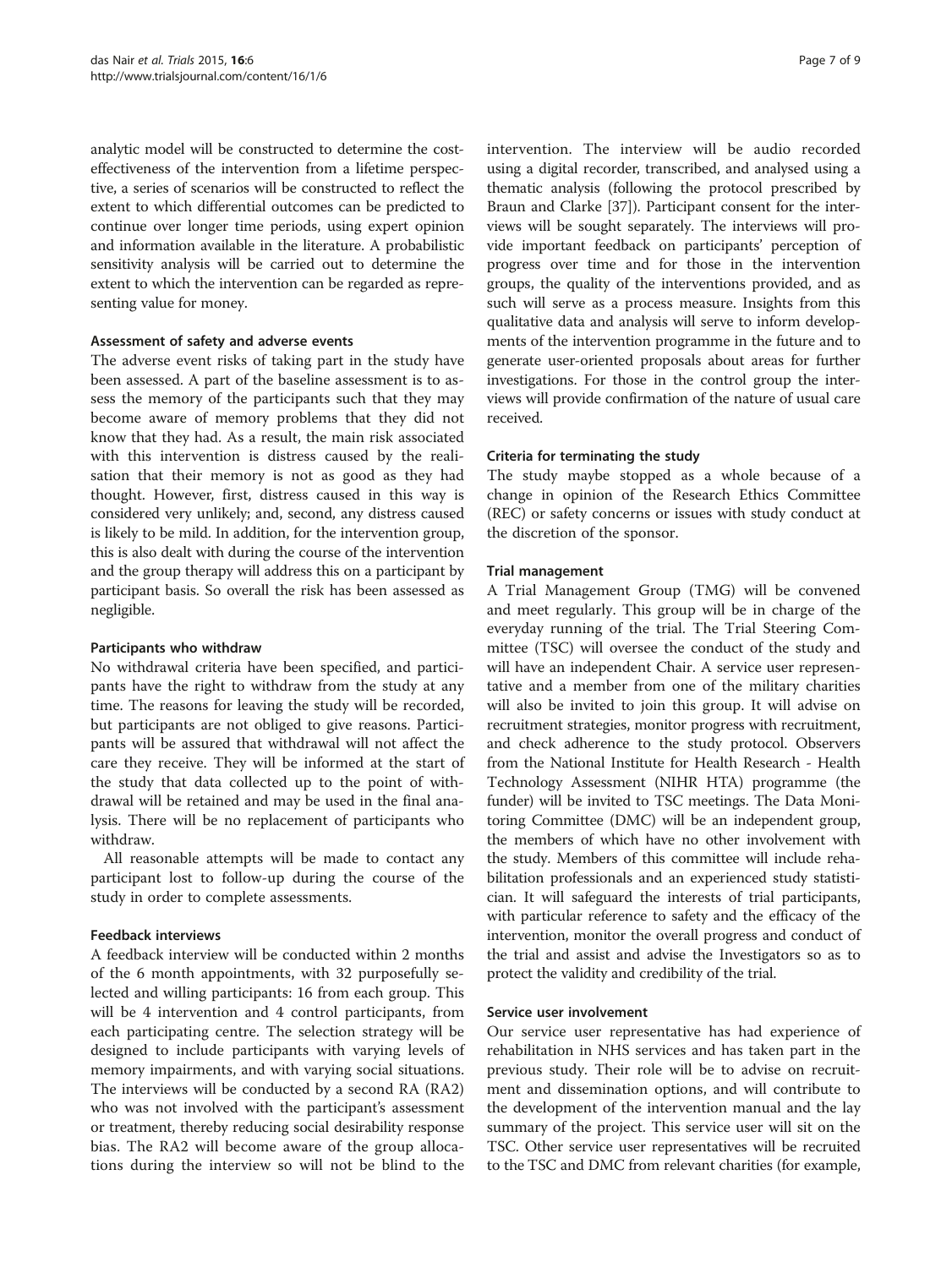Headway and The Soldiers' Charity). Service user involvement will contribute to: team meetings and project management decisions, project approval through REC, recruitment and consent (contribute to the development of participant information sheets), data gathering (through developing patient information leaflets explaining the survey tools where appropriate), interpretation of findings (through the development of recommendations for practice and patient information leaflets about therapy), and dissemination of the findings through existing networks.

#### Definition of a protocol deviation

A protocol deviation is an unanticipated or unintentional divergence or departure from the expected conduct of a study inconsistent with the protocol, consent document or other study procedures. All protocol deviations will be recorded on the electronic case report form (eCRF) by local investigator staff.

#### Ethical approval

Ethical approval was obtained from the NRES Committee East Midlands - Nottingham 1 on 21.09.12. (ref: 12/EM/ 0324).

# **Discussion**

This study was conceptualised in response to a commissioned call for 'proposals concerning people needing physical or psychological rehabilitation following trauma in a military or civilian context' from the Health Technology Assessment (HTA) Programme [[38](#page-8-0)]. Based on our pilot work [\[14](#page-8-0)] and feedback from participants [\[21](#page-8-0)], we decided to combine restitution and compensation approaches in the intervention. We also decided to have a usual care control group, as having a self-help control group was difficult to organise and facilitate.

Our choice of primary outcome measure was a point of contention, with some of our reviewers suggesting 'objective' measures of memory, others recommending the use of goal attainment scaling, and yet others agreeing that the primary outcome had to be a subjective report of memory function in daily life. We have retained both an objective measure of memory and a measure of goal attainment, but these are secondary outcomes. Most objective measures have poor ecological validity. Goal attainment poses challenges in setting goals that can be precisely measured and the changeable nature of some of the goals, given that our outcomes are measured 6 and 12 months after the goals were set.

We anticipate that one of the biggest challenges to recruit to this study will be potential participants' memory problems themselves. Even those interested in taking part in this trial when they receive our invitation letter may forget to respond. To address this, we have sought an amendment to our original ethics approval to include a single phone call to follow-up non-responders to the invitation letter to enquire whether they remember receiving the letter and whether they would like to participate.

#### Trial status

The first centre was open to recruitment on the 6 February 2013 and the first participant consented on 20 February 2013. At the time of preparing this manuscript, 166 people have consented, and 85 have been randomised. Recruitment is due to finish in March 2015.

#### Abbreviations

AP: assistant psychologist; CI: chief investigator; CLRN: Clinical Local Research Network; DMC: data management committee; eCRF: electronic case record form; EMQ: Everyday Memory Questionnaire; GHQ: General Health Questionnaire; HTA: Health Technology Assessment; IRAS: Integrated Research Application System; NART: National Adult Reading Test; NCTU: Nottingham Clinical Trials Unit; NHS: National Health Service; NIHR: National Institute for Health Research; QALY: quality adjusted life years; RA: research assistant; RBMT: Rivermead Behavioural Memory Test; REC: research ethics committee; SST: Sheffield Screening Test; TBI: Traumatic Brain Injury; TMG: trial management group; TSC: trial steering committee.

#### Competing interests

The authors declare that they have no competing interests.

#### Authors' contributions

RdN and NBL conceptualised the study and led the project and this manuscript. DF provided health economics input. AM, LB, and JT provided statistical and methodological input. NB, AD, CS, and GN provided the clinical input and developed the recruitment strategy. SS wrote the management aspects of the trial. AP provided advice on recruitment. All contributed to the preparation of this manuscript. All authors read and approved the final manuscript.

#### Acknowledgements

We would like to thank Alexandra Erven for her input during the early stages of preparing this trial protocol and Emma Sinclair for her help in formatting this manuscript for publication.

This project is funded by the National Institute for Health Research Health Technology Assessment (NIHR HTA) Programme (10/57/24) and will be published in full in Health Technology Assessment.

The views and opinions expressed herein are those of the authors and do not necessarily reflect those of the HTA programme, NIHR, NHS or the Department of Health.

#### Author details

<sup>1</sup> Division of Rehabilitation and Ageing, Queens Medical Centre, University of Nottingham, Nottingham NG7 2UH, UK. <sup>2</sup>Dept of Clinical Psychology & Neuropsychology, Nottingham University Hospitals NHS Trust, Nottingham NG7 2UH, UK. <sup>3</sup>Swansea Centre for Health Economics, College of Human and Health Sciences, Singleton Campus, Swansea University, Swansea SA2 8PP, UK. <sup>4</sup>Rehabilitation Medicine, Level 1, Royal Derby Hospital, Derby Hospitals NHS Foundations Trust, Derby DE22 3NE, UK. <sup>5</sup>Nottingham Clinical Trials Unit C floor South Block, QMC, Nottingham NG7 2UH, UK. <sup>6</sup>School of Nursing, B Floor, South Block, Queens Medical Centre, University of Nottingham, Nottingham NG7 2UH, UK. <sup>7</sup> Faculty of Medicine & Health Sciences, Queens Building, University of East Anglia, Norwich Research Park, Norwich NR4 7TJ, UK. <sup>8</sup> Acquired Brain Injury Service, Acorn Suite, 1829 Building, Countess of Chester Health Park, Liverpool Road, Chester CH2 1HJ, UK. <sup>9</sup>Service User Representative.

#### Received: 19 June 2014 Accepted: 12 December 2014 Published: 6 January 2015